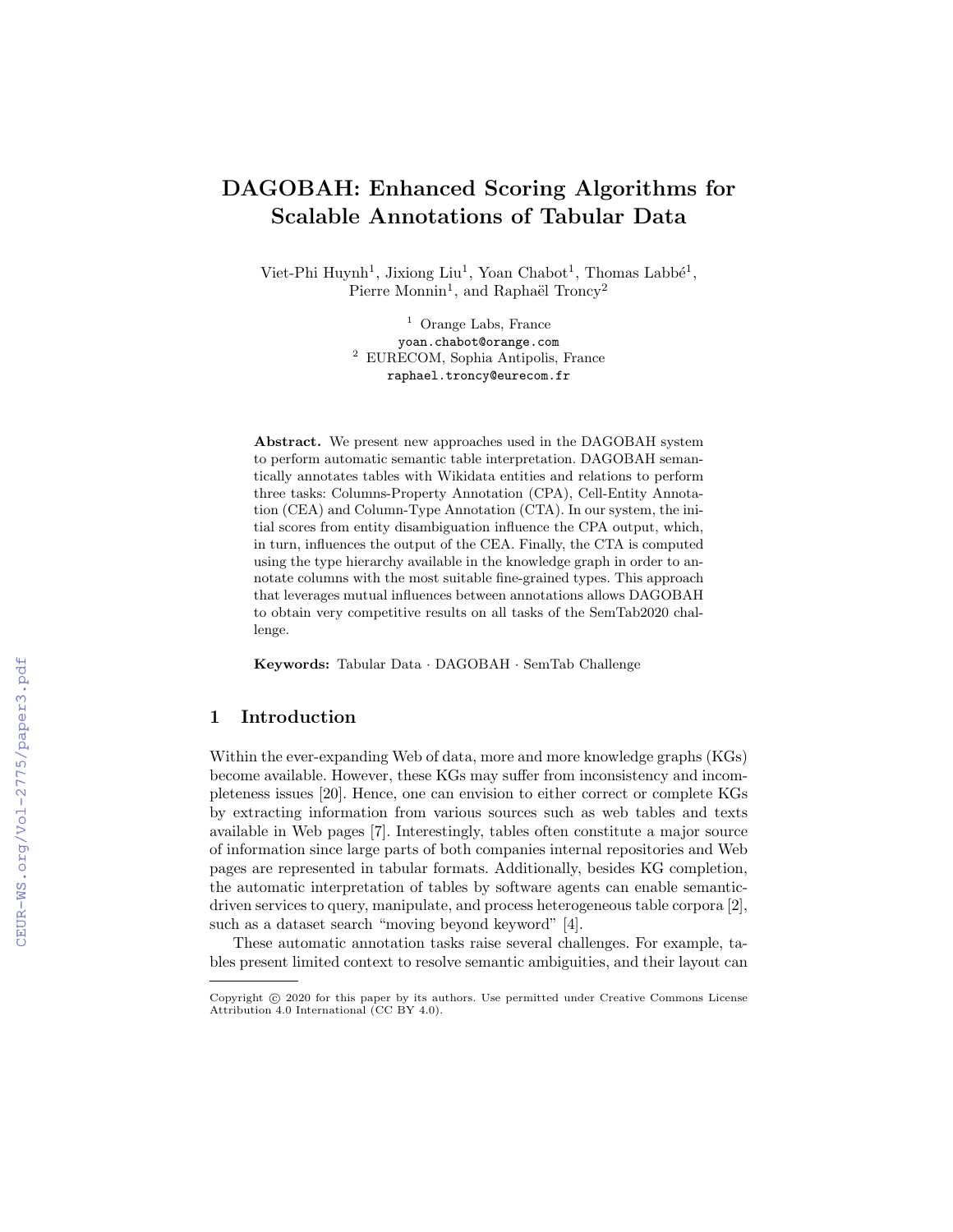be complex (e.g. merged rows, missing headers, table orientation to determine). The aforementioned perspectives and challenges have motivated the development of numerous approaches that perform table annotation with entities and relations from a KG via three main tasks: Cell-Entity Annotation (CEA), Column-Type Annotation (CTA) and Columns-Property Annotation (CPA) [12]. The previous SemTab2019 challenge edition has structured this effort, enabling systems to be compared on common datasets and metrics. We observed that systems based on optimized lookups and majority voting were largely represented [5, 16, 19, 23, 24]. Other works attempt different approaches using probabilistic models [18] or disambiguation with embeddings [3].

During the SemTab2019 challenge, we first developed and evaluated the DAGOBAH system [3], a generic annotation system that can handle large corpora of heterogeneous tables. In the context of the SemTab2020 challenge, we improved DAGOBAH with the following main contributions:

- Mutual influences between the CEA and CPA tasks to resolve ambiguities;
- A fine-grained typing of columns (CTA) by considering the KG type hierarchy;
- An attention on the scalability of the system for an efficient execution on large table corpora;
- A continuous exploration of the role of knowledge graph embeddings for the CEA and CTA tasks.

The remainder of this paper is organized as follows. In Section 2, we introduce some related approaches tackling the tasks associated with tabular data annotation. In Section 3, we detail the algorithms used in the DAGOBAH system, whose performance on the SemTab2020 corpus is presented and discussed in Section 4. Finally, we outline some future works in Section 5.

## 2 Related Work

Two main approaches are used to carry out the CEA task. The most common approach consists in finding a match for each cell of a given table using syntactic lookups (*e.g.* Levenshtein distance), aligning ontologies, or exploiting embeddings [1, 9, 13, 15]. The second approach, on the other hand, attempts to match an entire row of a table with an entity of the target KG based on the assumption that a row represents a main entity (key column) and associated attributes (other columns) [8]. The disambiguation of the candidate entities is then treated as a typical ranking task among the candidates, using either heuristics or algorithms such as PageRank [8], similarity measurement [9, 13], or graph-based models [11]. The main approaches on column typing (CTA) infer classes from the entities output by the CEA task. Different algorithms have been proposed, integrating more or less complex heuristics built around majority voting [17]. Finally, the extraction of relations (CPA) is generally carried out by searching pairs of elements in columns, i.e. types and entities previously determined [21].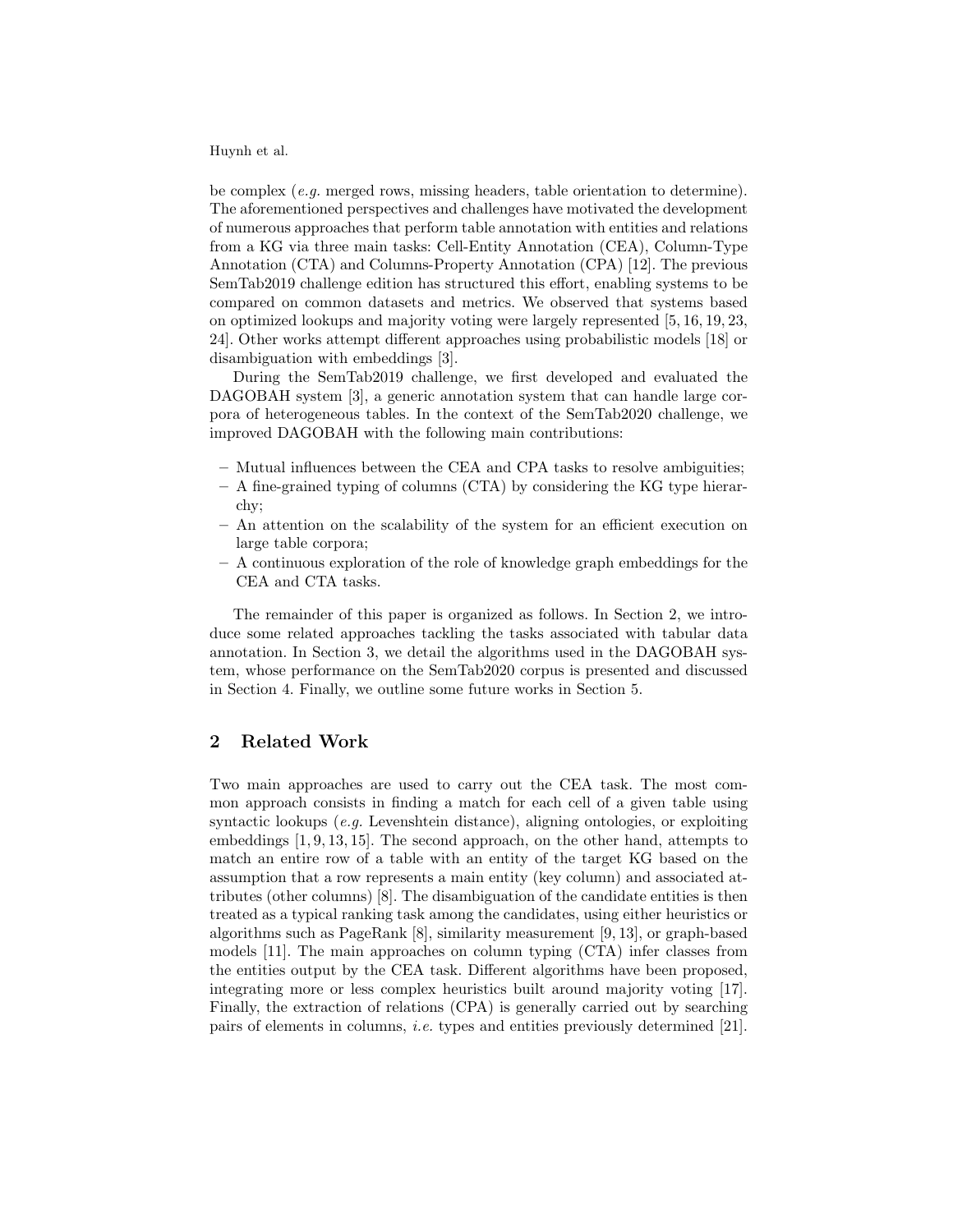If the previous approaches are intrinsically sequential, we observe that some approaches aim to jointly achieve the three tasks via graph-oriented models [15, 25].

In parallel, efforts have been made by the community to provide evaluation corpora for these different tasks. While the first corpus only contained 428 Wikipedia tables [15], the following ones were expanded either in volume (WTC [14]: 233 million tables divided into three categories) or in precision (T2D Gold Standard [22]: 1748 tables from the WTC whose rows, attributes, and tables were manually annotated with instances, properties, and DBpedia classes respectively). Some corpora have also been customized to meet a particular need (Wikipedia Gold Standard [8]) but do not currently serve as an evaluation reference within the community.

More recently, the SemTab2019 challenge invited research teams to compare the performance of their tabular data annotation systems for the three tasks mentioned above. The challenge took place in four rounds [12] proposing corpora differing in size (respectively 63, 11925, 2162, and 818 tables), and nature (increasingly complex tables both in terms of formats and information to be processed) [10]. Seventeen teams participated in the challenge with seven of them having participated in at least two of the four rounds of the challenge, including the DAGOBAH system. A majority of the approaches take the form of systems based on the search of candidates in DBPedia and Wikidata, the calculation of a syntactic similarity and majority votes [5, 16, 19, 23, 24]. IDLab proposes an iterative approach in which the annotation of cells with little ambiguity reinforces the disambiguation of more complex cells over the iterations [23]. Tabularisi uses the aliases of the entities defined in Wikidata and ensures that the columns have a semantic consistency at the end of the annotation process [24]. ADOG creates a DBpedia index in ArrangoDB and essentially uses the Levenstein distance to measure the difference between cell values and labels of entities [19]. MantisTable differentiates itself with a sophisticated graphical interface to configure the automatic annotation process and to view the results [5]. LOD4ALL essentially uses SPARQL ASK queries to obtain candidates and deduce type constraints on the columns [16]. Alternatively, MTab [18] proposes the use of a probabilistic approach coupled with queries on several search services on DBpedia, Wikidata, and Wikipedia using multilingual strategies. Evaluations show that approaches using sophisticated search techniques and optimized cleaning and pre-treatment steps achieve better results.

# 3 DAGOBAH: An Enhanced and Scalable Table Annotation System

The DAGOBAH system is designed to interpret relational tables by annotating them with entities and relations from the Wikidata knowledge graph (KG). It mostly consists of the following steps (Fig. 1). Given a relational table as input, the entity lookup module retrieves candidate entities from the KG for each target cell (Section 3.1). The pre-scoring module evaluates each candidate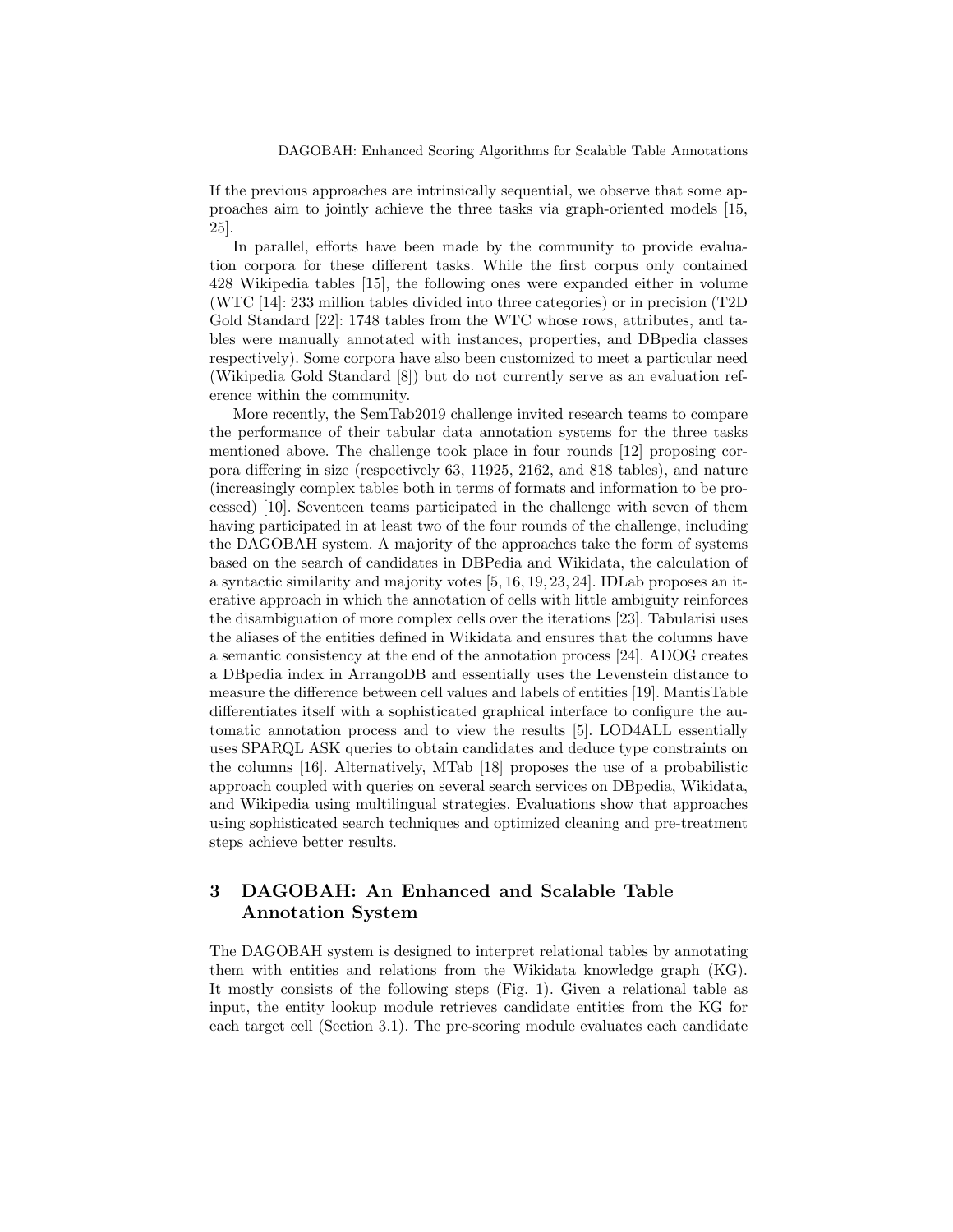with a confidence score (Section 3.2). Then, the Columns-Property Annotation (CPA) is carried out (Section 3.3). Its output is used during the Cell-Entity Annotation (CEA) to disambiguate entities (Section 3.4). Finally, the Column Type Annotation (CTA) uses the output entities and a majority vote to annotate columns with types (Section 3.5).



Fig. 1. Overview of the DAGOBAH annotation workflow. The table "3BHPG0ZP.csv" comes from the Round 3 of the SemTab2020 challenge.

An embedding approach has also been implemented, based on the intuition that semantically similar entities can be clustered in a vector space, allowing geometrical disambiguation. The implementation is similar to the one described in [3] but was only used in Round 1. This approach is later referenced as "DAGOBAH Embedding". In the details, we use the K-Mean algorithm to cluster the candidate lookups for a column into  $N$  partitions.  $N$  is defined as the ratio between the total number of lookups and the number of table rows. We then select the three best clusters based on their coverage and we score each entity candidate belonging to those clusters. The entity scoring function takes the cluster confidence into account, apart from the confidence score of the entity itself. However, we observed that its added-value was limited since tables provided by the challenge were hardly noisy (as discussed in Section 4). In the remainder of this paper, we describe our so-called "DAGOBAH SL(Semantic Lookup)" method which contains an algorithmic optimization of the scoring function.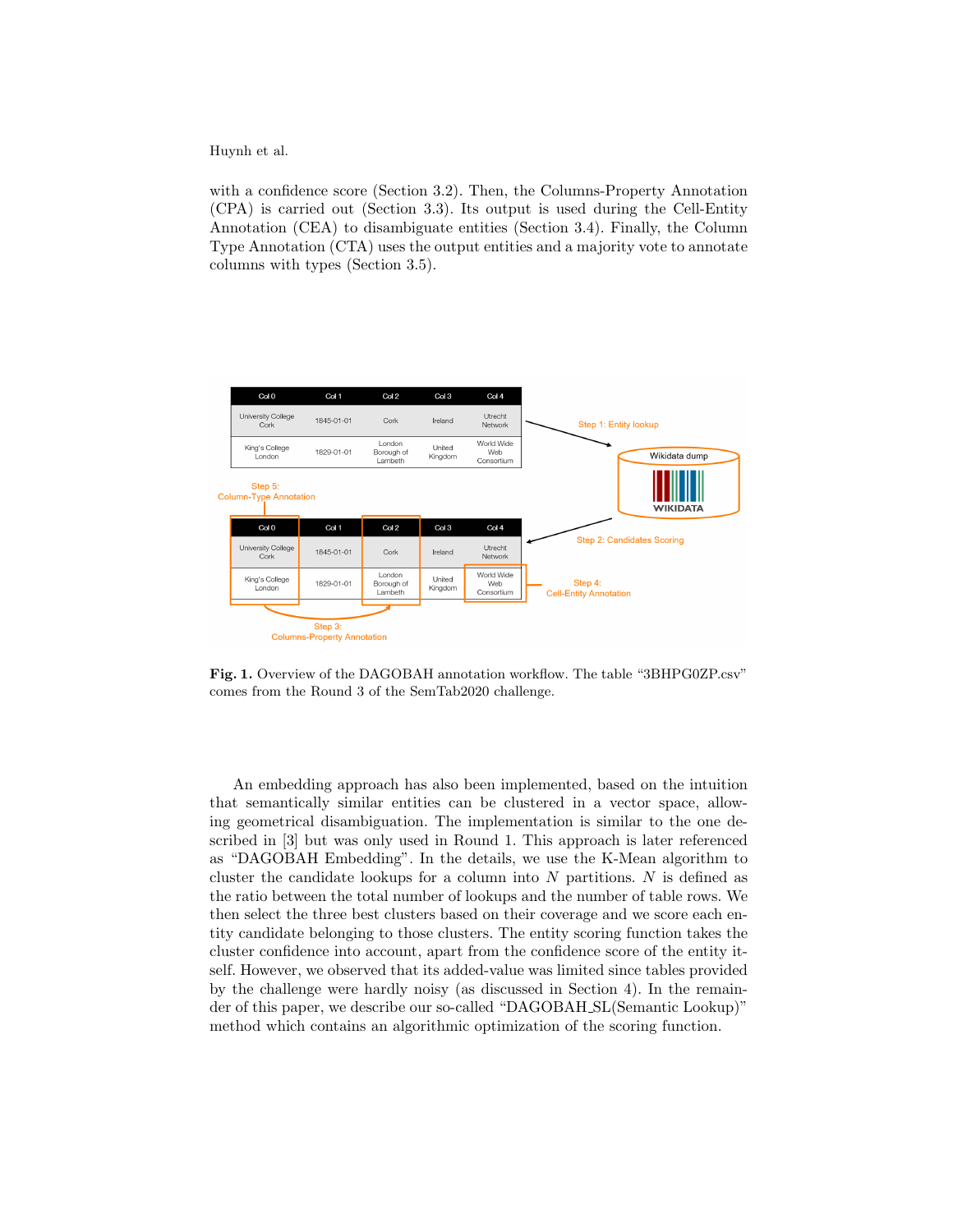#### 3.1 Entities Lookup

Given a target cell<sup>3</sup>  $e_m$  contained in a table, we aim at retrieving a set of relevant candidates  $\mathcal{E}_c$  from a KG, *i.e.* entities whose labels or aliases are similar to the text of the cell. We employ two strategies to evaluate the similarity between a cell and the candidate entities: an exact match using a regex similarity and a threshold-based match using the Levenstein ratio. We take the maximum value between all comparisons made across entity labels and aliases.

- Regex similarity Candidate labels or aliases should include all the words of  $e<sub>m</sub>$  in any order. This is particularly useful to match the full name of a person since the first and last names could appear in any order, e.g. "Elon Musk" versus "Musk Elon". A full edit ratio on these two multiple tokens string would yield the relatively low score of 0.44.
- Levenshtein ratio This ratio is computed between the candidate labels and aliases, and the text of the cell. We empirically fix the threshold to 0.65 to ensure that a cell has at least one candidate and we then retain the top 50 candidates for each cell.

|                              | Round $1$ Round $2$ Round 3 |      |      |  |  |  |  |
|------------------------------|-----------------------------|------|------|--|--|--|--|
| $#$ Tables                   | 34K                         | 12K  | 63K  |  |  |  |  |
| $\#$ Cells to annotate       | 985K                        | 283K | 768K |  |  |  |  |
| $#$ Unique cells to annotate | 264K                        | 138K | 379K |  |  |  |  |
| Average cell length          | 20                          | 21   | 20   |  |  |  |  |

Table 1. Overview of the SemTab2020 table corpus in each round. Several cells may contain the same text. Such cells are only counted once in the line "# Unique cells to annotate". The length of cells counts the number of characters.

In the context of the SemTab2020 challenge, the table corpora are significantly large with thousands of tables and cells to annotate (Table 1). The public Wikidata API is not an ideal lookup service due to restrictions on the number of concurrent connections, result set sizes, and query time. To avoid these limitations, we built our own lookup service using the Wikidata Toolkit<sup>4</sup> and a Spark-based big data platform. Specifically, from the initial raw Wikidata dump, we use the Wikidata Toolkit to filter out the unnecessary documents such as Form, Lexeme, MediaInfo, Sense and Statement documents, so that we only retain entities that are item documents identified by QID and property documents identified by PID, associated with their labels and aliases in all languages. We

<sup>&</sup>lt;sup>3</sup> In the context of the SemTab2020 challenge, the target cells are provided. In general, DAGOBAH has a module that enables to infer a primitive type for any arbitrary cell so that lookups are only triggered on cells that have entities as values.

 $^4$ https://github.com/Wikidata/Wikidata-Toolkit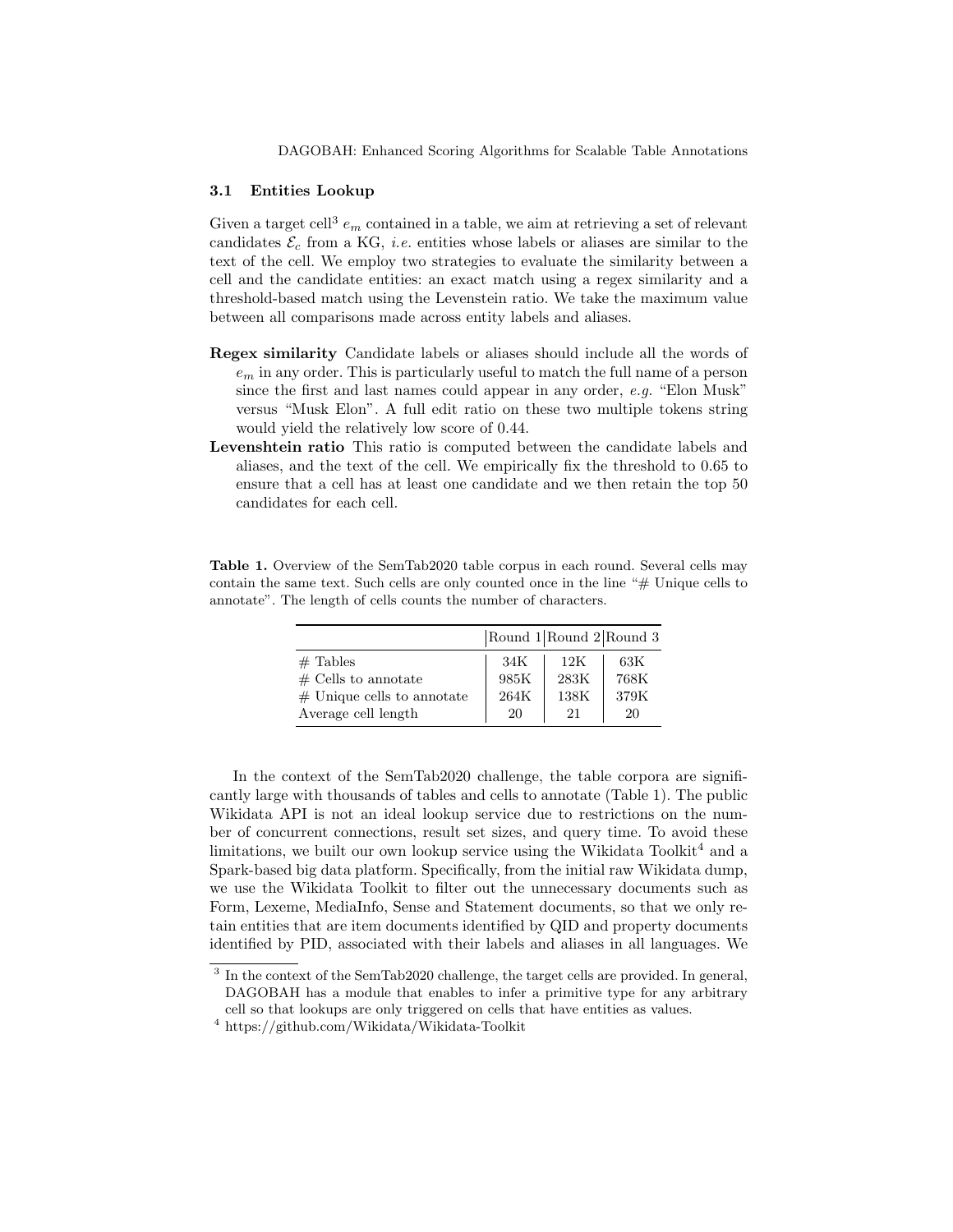then store the filtered dump in a Hadoop Distributed File System (HDFS) and perform the entity lookup via the Spark framework. Table 2 presents the Wikidata KG used in the challenge. It should be noted that during the Round 1, we built the lookup service based on an old version of Wikidata (from 2017) that contains fewer entities (50 millions vs. 86 millions in version 2020), which has resulted in incomplete lookups, and thereby hindered the annotation results as discussed in Section 4.

Table 2. Overview of the Wikidata KG used in the challenge. A 2017 version was used in Round 1. The July 2020 version was used in Round 2, 3 and 4.

| Wikidata version $\#$ triples $\#$ entities $\#$ predicates |      |     |      |
|-------------------------------------------------------------|------|-----|------|
| July 2020                                                   | 490M | 86M | 7800 |
| Circa $2017$                                                | 100M | 50M | 8200 |

We provide in Table 3 the complete lookup time for the Round 1, 2, and 3 (line "Current Time"). To construct our lookup service, we considered a pure Python Levenshtein module which has very poor performance (generally, 50 to 100 times slower than the more efficient Cython Levenshtein library<sup>5</sup>). As a result, our current lookup service is not optimized yet, taking about 268h  $(\approx 11 \text{ days})$  for the lookups of Round 3. In a future system, we will install the Cython Levenshtein library to significantly reduce the execution time. We roughly estimate the potential lookup time of such a future system (line "Ideal Time") by inducing the time of Cython Levenshtein usage from the pure Python Levenshtein's time.

Table 3. Spark Lookup Time (in hours) for Round 1, 2, and 3 using 150 machines. "Current time" is measured using the pure Python Levenshtein module. "Ideal time" is the expected lookup time in a future system using the Cython Levenshtein library.

|              |    | Round $1$ Round $2$ Round 3 |     |
|--------------|----|-----------------------------|-----|
| Current time | 44 | 64                          | 268 |
| Ideal time   | 44 | 36                          | 96  |

#### 3.2 Candidate Pre-Scoring

The pre-scoring step aims to assign a preliminary confidence score to each candidate  $e_c \in \mathcal{E}_c$  generated after the lookup step. The confidence score function (Equation (1)) leverages the semantic contextual relationships and literal similarity between the candidate  $e_c$  and the cell  $e_m$ .

<sup>5</sup> https://pypi.org/project/python-Levenshtein/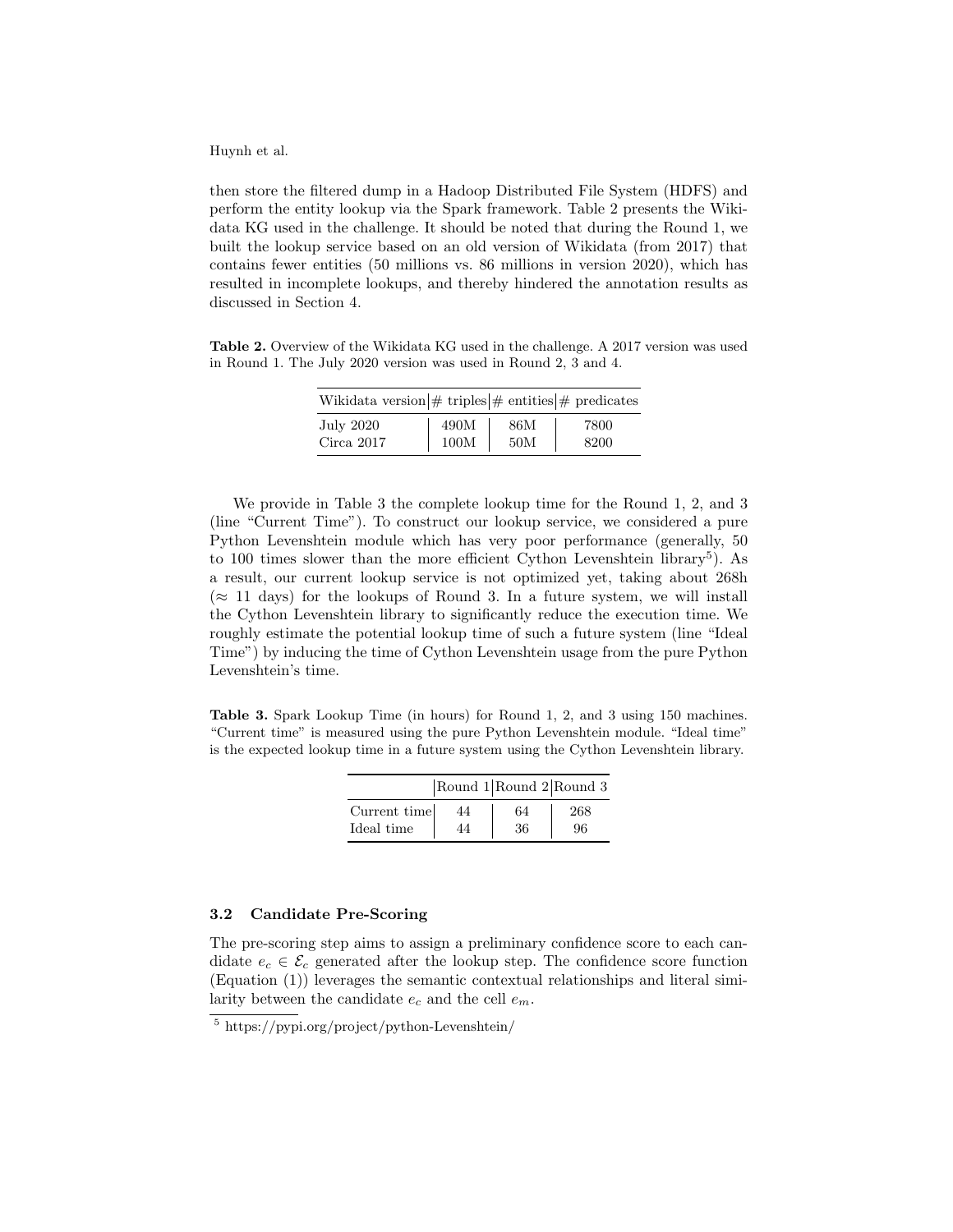DAGOBAH: Enhanced Scoring Algorithms for Scalable Table Annotations

$$
Sc(e_c, e_m) = Sc_{context}(\mathcal{N}_{table}(e_m), \mathcal{N}_{graph}(e_c)) * Sc_{sim}(e_m, e_c)^x
$$
 (1)

 $Sc(e_m, e_c)$  is the product of a context factor  $Sc_{context}(\mathcal{N}_{table}(e_m), \mathcal{N}_{graph}(e_c))$ and a literal factor  $Sc_{sim}(e_m, e_c)$ .  $Sc_{sim}(e_m, e_c)$  gives the highest Levenshtein ratio between the cell and the label set of the candidate. This label set is composed of the labels and aliases of the entity (e.g. "France", "La France" for Q142).  $x \in \mathbb{N}^+$  allows to define the importance of the textual similarity acting as an amplification factor. We empirically observed that 5 was an appropriate amplification factor for  $x$  for this challenge.

The context score is calculated by Equation (2):

$$
Sc_{context}(\mathcal{N}_{table}(e_m), \mathcal{N}_{graph}(e_c)) = \begin{cases} \overline{\mathcal{N}_s} & \text{if } \overline{\mathcal{N}_s} \ge 0.1\\ 0.0001 & \text{otherwise} \end{cases}
$$
 (2)

 $N_{table}(e_m)$  is the set of neighboring cells in the same row as  $e_m$ .  $N_{graph}(e_c)$  is the set of neighboring elements of  $e_c$  in the KG<sup>6</sup>. Neighboring literals are directly added to  $\mathcal{N}_{graph}(e_c)$  whereas, for neighboring entities, their labels and aliases are added.  $\mathcal{N}_s$  is a set which contains the best neighborhood matching score  $ns_i$ for each neighboring cell  $n_i \in \mathcal{N}_{table}(e_m)$  and all neighboring literals or nodes in  $\mathcal{N}_{graph}(e_c)$ . For each neighboring cell  $n_i$ , the neighborhood matching score  $ns_i \in \mathcal{N}_s$  is generated as follow:

- If  $n_i$  is a string, then  $ns_i$  is the highest Levenshtein similarity value.
- If  $n_i$  is a number, then  $ns_i$  is given by Equation (3):

$$
ns_i = \max_{n_g \in \mathcal{N}_{graph}(e_c)} 1 - \frac{|n_i - n_g|}{|n_i| + |n_g|}
$$
(3)

- $-$  If  $n_i$  is a date-time value, and if a matching exists between the cell and a neighboring element, then we set  $ns_i$  to 1, otherwise  $ns_i = 0$ .
- If the previous steps gives a  $ns_i$  value lower than 0.85, then the system resets  $ns_i$  to 0.0001.

For example, the confidence score  $Sc(e_m, e_c)$  of the candidate  $e_c$  "Q1574185" with the cell  $e_m$  "University College Cork" is equal to 1 since "Q1574185" has this exact label and all neighboring cells share information with neighboring elements of "Q1574185".

#### 3.3 Columns-Property Annotation (CPA)

The CPA task involves finding a semantic relation between a pair of ordered columns {head,tail}. In other words, we try to figure out the most suitable relation among the ones connecting a candidate entity in  $\mathcal{E}_{head}$  for the head column to a candidate entity in  $\mathcal{E}_{tail}$  for the tail column. We employ a simple majority voting strategy which relies on the occurrence and accumulated confidence score of the relation  $r$  that we define as:

 $6$  Neighboring elements are object (resp. subject) of triples whose subject (resp. object) is ec.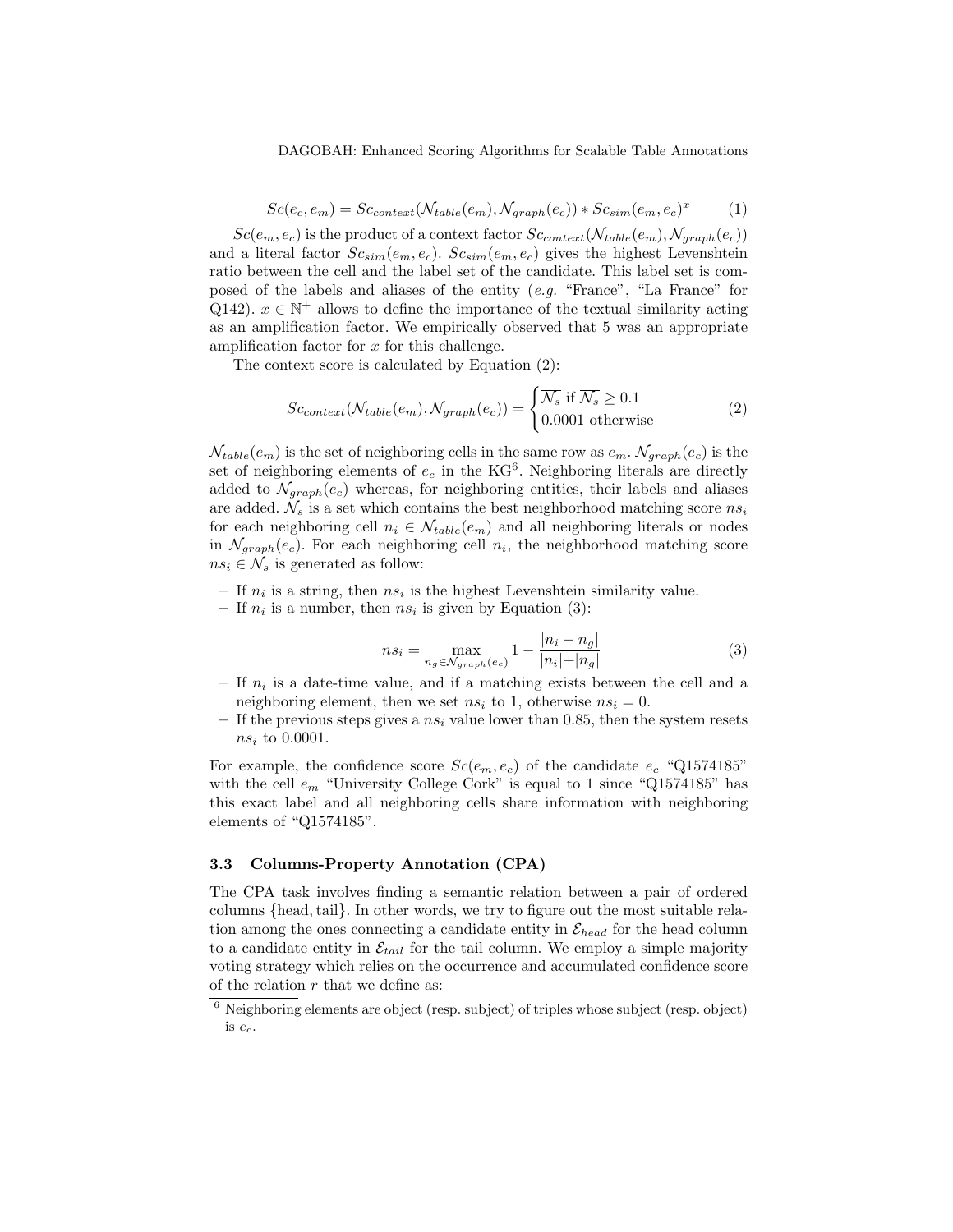- $-$  Occurrence $(r) = \#(e_{head}, e_{tail}),$
- $-$  AccumulatedConfidenceScore $(r) = \sum Sc(e_{head}) * Sc(e_{tail})$

such that  $e_{head} \in \mathcal{E}_{head}$ ,  $e_{tail} \in \mathcal{E}_{tail}$ , and  $\langle e_{head}, r, e_{tail} \rangle \in KG$ .

In contrast to the relation's head which is always an entity, its tail can be an entity, a textual value, a numerical value, or a date-time value. Literal values may be noisy (e.g. "370.1069999997" may represent the integer value "369", " $1845-01-01$ " may correspond to " $1845/01/01$ " or " $1845$ " in the KG). Due to the different natures of each tail type, we consider different matching metrics to verify whether a triple  $\langle e_{head}, r, e_{tail} \rangle$  exists in the KG:

- For entity IDs,  $\text{score}(id_1, id_2) = 1$  if the two ids are exactly the same, otherwise 0.
- For numerical values,  $score(num_1, num_2) = 1 \frac{|num_1 num_2|}{|num_1 + |num_2|}$  $|num_1| + |num_2|$
- For string values,  $score(text_1, text_2) = Levenshtein(text_1, text_2)$
- For date-time values, we compare many variants of date-time values  $(e.g.$ from the initial value "2020", we could have "2020-01-01" or "2020/01/01"). Two date-time values are matched, *i.e.*,  $score(data_{1}, date_{2}) = 1$  if one is a variant of the other.

From the criteria above, the relation with the highest occurrence is considered the target relation. If there are several relations having this highest occurrence, we select the one with the highest score. For example, consider the table provided in Fig. 1. The two relations P131 ("located in the administrative territorial entity") and P159 ("headquarters location") can relate the first (Col 0) and the third (Col 2) columns. Specifically, Q1574185-"University College Cork" (resp. Q245247-"King's College London") is located (P131) in Q36647-"Cork" (resp. Q202059-"London Borough of Lambert"). Cork is also the headquarter (P159) of University College Cork. Therefore, the occurrence count of P131 is 2, and 1 for P159. We conclude that P131 is the CPA for the column pair {Col0, Col2}.

#### 3.4 Cell-Entity Annotation (CEA)

The CEA task aims to annotate the table cells with entities from the KG. Taking the CPA into account, for each candidate entity in a given row, we update its score computed in the pre-scoring step (Section 3.2) by adding a constant score 1 (resp. 0) if the CPA relation can (resp. cannot) connect this candidate to the counterpart in the remaining column. The output entity is the one with the highest score.

For example, for the cell "Cork" in Fig. 1, two of the candidate entities are Q36647 ("Cork city in Munster, Ireland") and Q162475 ("Cork County, Ireland"). They both have the same score output from the pre-scoring step (Section 3.2). Given we have determined the relation between "Col 0" and "Col 2" to be P131 and that the candidate Q36647 is linked to the cell "University College Cork" via this relation, we increase the score of Q36647 by 1. Q36647 then becomes the candidate with the highest score, and is chosen as the CEA output for the "Cork" cell.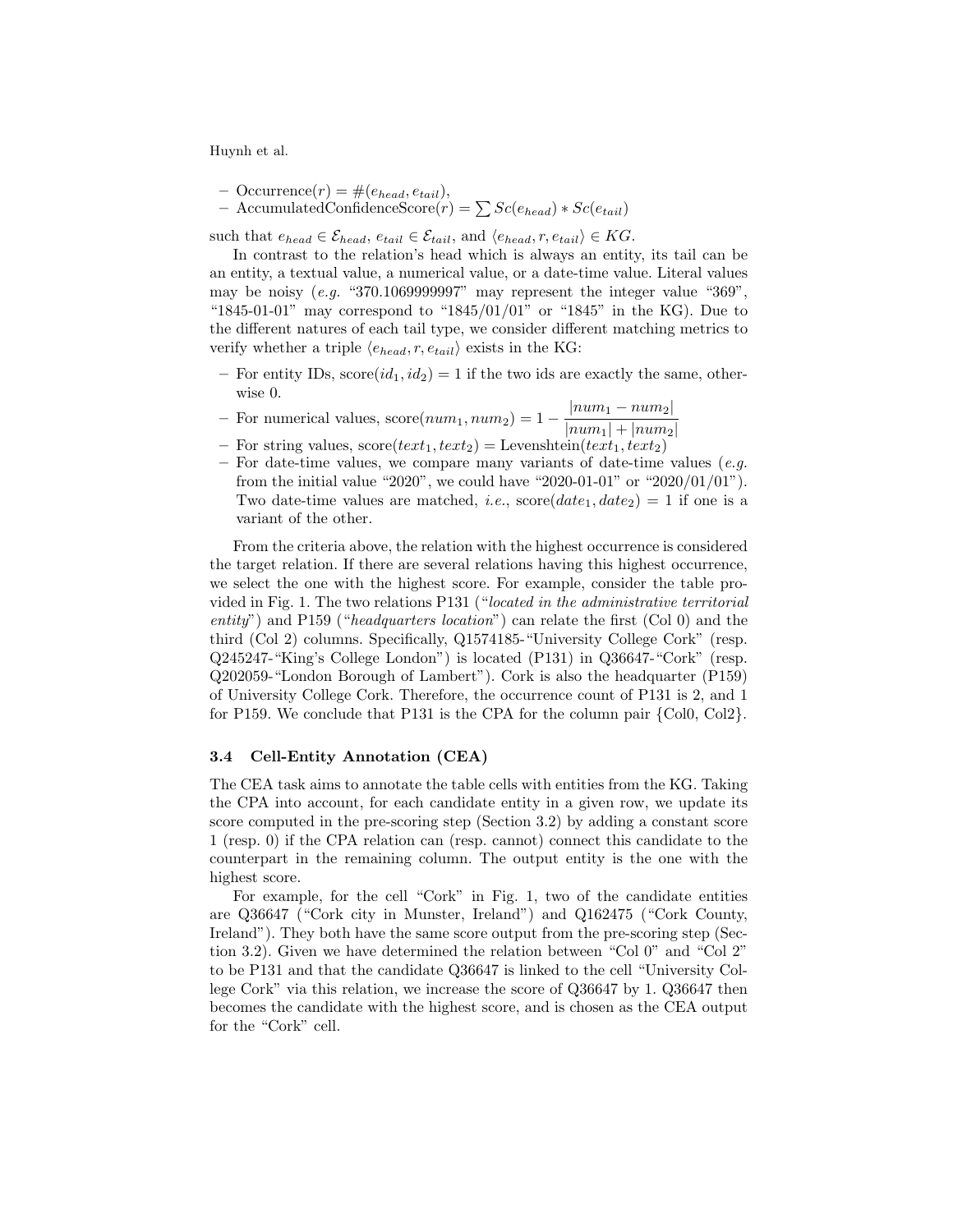DAGOBAH: Enhanced Scoring Algorithms for Scalable Table Annotations

#### 3.5 Column-Type Annotation (CTA)

After getting the output of CEA, a majority voting strategy is adapted to identify the most precise type for target columns. This process is illustrated in Fig. 2 for the first column ("Col 0") of the example table depicted in Fig. 1.



Fig. 2. CTA annotation structure

The CTA annotation begins with a type enrichment step. Let  $\mathcal{T}_i$  be the set of candidate types for the cell j from a target column.  $\mathcal{T}_i$  is represented by a hierarchical tree with 3 levels of types. We consider the types related by the P31 predicate ("*instance of*") to the predicted CEA entity as level 0. Their parent types linked through the P279 predicate ("subclass of") are assigned to level 1 and their ancestors to level 2. The system gives priority to the direct types. The rank of a candidate type is another useful factor for the CTA decision. According to Wikidata's mechanism for annotating multiple values for a statement, a type for an entity may have three ranks<sup>7</sup>. We represent those ranks as priority numbers: PREFERRED-2, NORMAL-1 and DEPRECATED-0.

The second step consists in a preliminary selection of types. We compute the frequency, accumulated level, and accumulated rank for all candidate types of a target column, *i.e.* all types appearing in at least one  $\mathcal{T}_j$  of the column. We then select the types with the highest occurrence, the lowest accumulated level, and the highest accumulated rank at the same time. In case of ties, we give priority to the occurrence, then to the accumulated level, and finally to the accumulated rank. In the example of Fig. 2, Q2385804 and Q38723 are chosen at this step.

<sup>7</sup> https://www.wikidata.org/wiki/Help:Ranking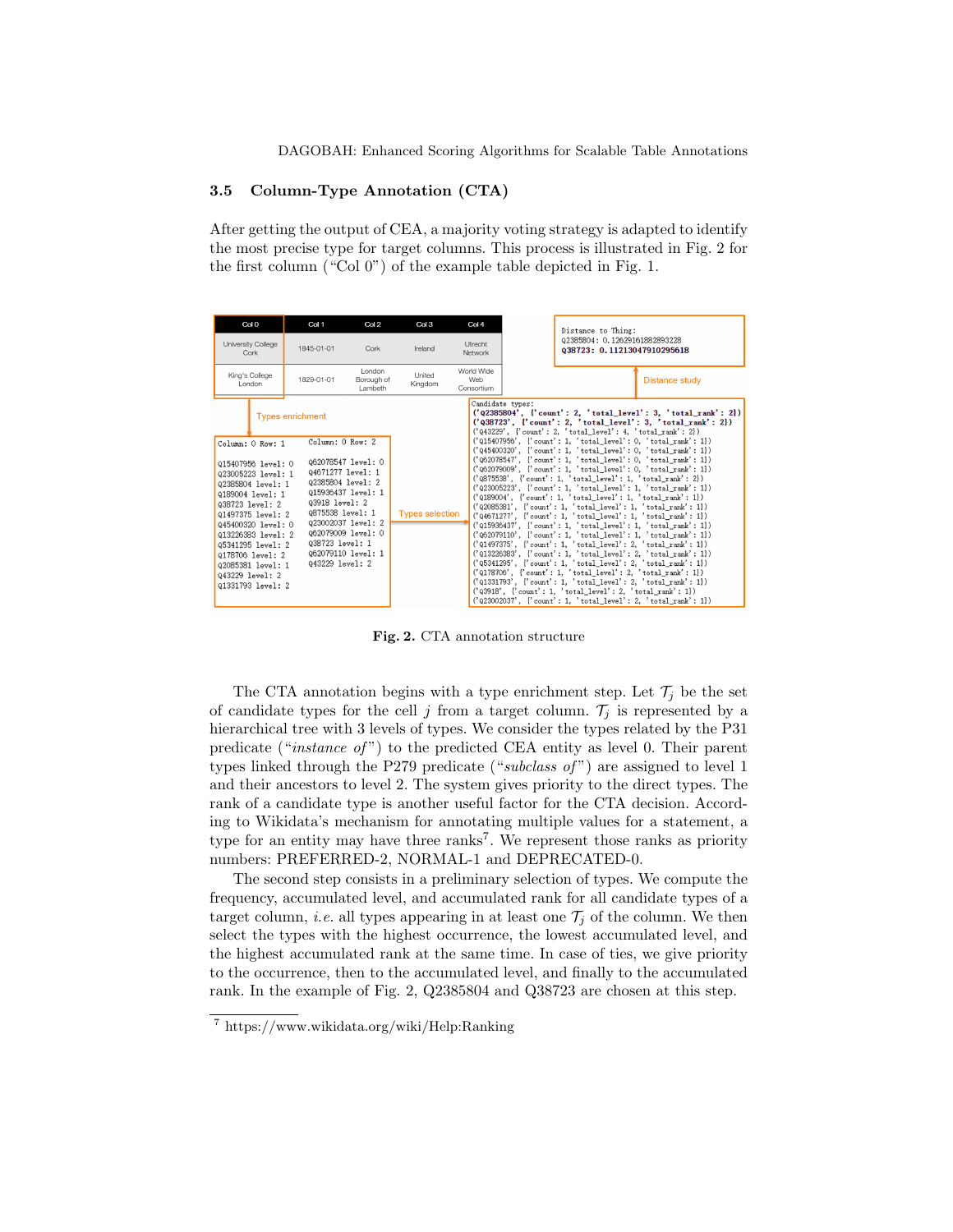The final step consists in computing the distance between the chosen candidate types and the entity Thing (Q35120) in order to select the most specific type. We first consider the mutual inheritance relationship between the remaining candidate types. When such a relationship exists, we select the most specific type. If no inheritance relationship can be found, we compute the shortest distance to Thing. If there is still a tie among some candidate types, the system randomly selects one of them as CTA output.

### 4 Results and Discussion

Table 4 provides the annotation scores (F1-score, precision, and coverage) of our system for the three tasks in Rounds 1, 2, 3, and 4 of the challenge. Note that the datasets used in Rounds 1, 2, and 3 are automatically generated in a synthetic way by adding some artificial noise (Synthetic Tables). Interestingly, in Round 4, beside a synthetic dataset, a novel corpus (Tough Tables [6]) is introduced and consists of a set of high quality manually-curated tables with complex patterns of cells  $(e.g.,$  ambiguous names, typos). The results clearly show that a simple, yet optimised, model can achieve very good performance on the SemTab2020 synthetic corpus. This is partly explained by the fact that a row in any tables from this corpus is fully represented in the Wikidata Knowledge Graph (KG). As a consequence, a good lookup service with high coverage and a well-tuned matching strategy are enough to produce very competitive results.

As stated in Section 3, during Round 1, we implemented two variants of DAGOBAH: an embedding-based version (DAGOBAH Embedding) and an optimised scoring-based version (DAGOBAH SL). We notice that DAGOBAH SL performs much better than DAGOBAH Embedding. The drop in the scores is arguably derived from the fact that DAGOBAH Embedding retains only 3 clusters for the entity disambiguation, which does not always involve all the good candidates given the imperfection of the current clustering algorithm.

We observe that one difficulty concerns the dynamic and evolving nature of KGs such as Wikidata. During Round 1, we used an outdated KG version (circa 2017 vs. target March 2020, see Table 2). Hence, the lookup service was not able to retrieve relevant candidates for  $\approx 5\%$  of the target cells, leading to a significant drop in performance, compared to the leader MTab. Challenge organizers should either consider distributing the reference KG to use alongside the tables to annotate, or consider tables with evolving annotations along the time, anticipating that new items or even properties may be added in the KG.

The other main limitation of Rounds 1, 2, and 3 of SemTab2020 resides in the nature of the data to annotate. Indeed, tables are synthetically generated from the Wikidata knowledge graph. Consequently, the proposed tables are relatively clean and lookup operations can easily match cells in the tables to entities in Wikidata even if noising techniques are introduced. In real-world applications, tabular data can contain complex values (e.g., cells containing lists of entities using various separators, alternative entity names), artifacts (e.g., data encoding problems, formatting errors, input errors, missing values), and more complex lay-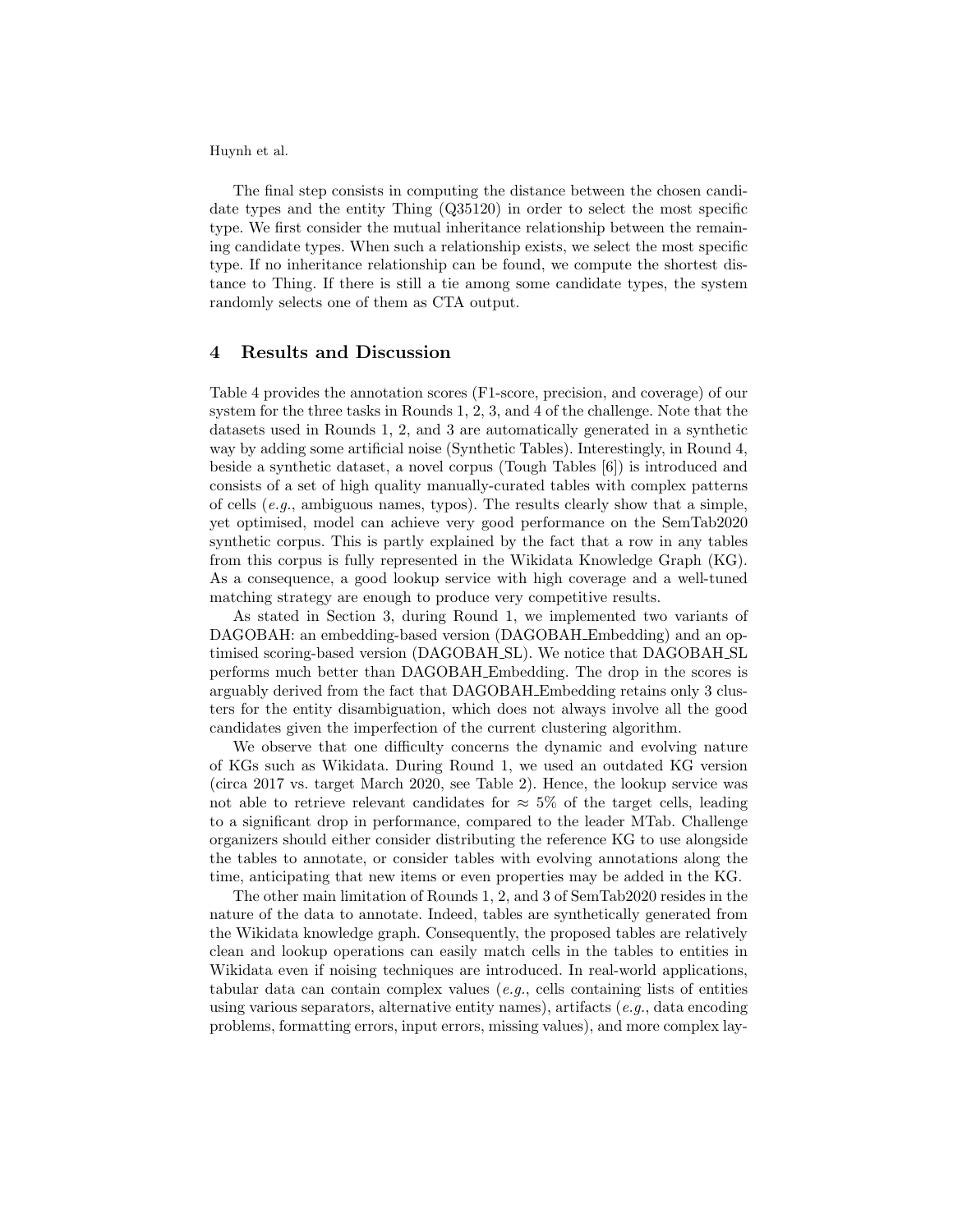Table 4. Results of the DAGOBAH system in Rounds 1, 2, 3, and 4 of the SemTab2020 challenge. "F1" stands for F1-score, "P" stands for Precision, and "C" stands for Coverage. The coverage is the ratio between the number of annotations proposed by the system and the number of targets to annotate. We also report on the score of MTab as this is the challenge winner.

|                               |                                                                                                  | <b>CTA</b>   |                                   | <b>CEA</b>                       |                            |   | <b>CPA</b>                    |                                |   |                                                                            |
|-------------------------------|--------------------------------------------------------------------------------------------------|--------------|-----------------------------------|----------------------------------|----------------------------|---|-------------------------------|--------------------------------|---|----------------------------------------------------------------------------|
|                               |                                                                                                  | F1           | P                                 | C                                | F1                         | P | C                             | F1                             | P | C                                                                          |
| Round 1<br>(Synthetic Tables) | DAGOBAH_Embedding 0.779 0.803 95.3% 0.776 0.843 91% 0.809 0.958 73%<br>DAGOBAH SL<br><b>MTab</b> |              | $ 0.926\;0.926$                   |                                  | 0.987 0.988                |   |                               | $ 0.971\;0.971$                |   | $0.834\ 0.854\ 95.3\%$ $0.922\ 0.944\ 95.3\%$ $0.914\ 0.962\ 90.6\%$       |
| Round 2<br>(Synthetic Tables) | DAGOBAH SL<br><b>MTab</b>                                                                        |              | $0.984$ $0.984$                   | $\sim$                           | $0.995$ 0.995              |   | $\sim$                        | 0.997 0.997                    |   | $0.983$ $0.983$ $99.9\%$ $0.993$ $0.993$ $99.9\%$ $0.992$ $0.994$ $99.5\%$ |
| Round 3<br>(Synthetic Tables) | DAGOBAH_SL<br><b>MTab</b>                                                                        |              | $ 0.976\;0.976$                   |                                  | $0.991$ $0.992$            |   |                               | 0.995 0.995                    |   | $0.9740.97499.9\%$ 0.985 0.985 99.9% 0.993 0.994 99.9%                     |
| Round 4<br>(Synthetic Tables) | DAGOBAH_SL<br>MTab                                                                               |              | $0.972$ $0.972$<br>$0.981\ 0.982$ | $\overline{a}$<br>$\overline{a}$ | 0.984 0.985<br>0.993 0.993 |   | $\overline{\phantom{a}}$<br>÷ | 0.995 0.995<br>$ 0.997\;0.997$ |   |                                                                            |
| Round 4<br>(Tough Tables)     | DAGOBAH_SL<br><b>MTab</b>                                                                        | $0.728$ 0.73 | $0.743$ $0.745$                   | $\qquad \qquad -$                | 0.830 0.819<br>0.907 0.907 |   |                               |                                |   |                                                                            |

outs (e.g., merged rows/columns, multi-line headers, horizontal/vertical/matrix tables) making table manipulation and annotation much more complicated. In order to produce more robust, generic, and intelligent annotation systems, it seems important that evaluation corpora take these challenges into account in the future. An example can be found in the Tough Tables corpus from Round 4 which contains tables manually scraped from the Web. We observe a remarkable degradation in performance of CTA and CEA tasks given the complexity and ambiguity of this corpus.

# 5 Conclusion and Future Work

In this paper, we presented the improvements implemented in DAGOBAH, a generic and scalable system for table annotation. In particular, our approach involves mutual influences between the two tasks of Cell-Entity Annotation and Columns-Property Annotation to resolve ambiguities. Additionally, by leveraging the type hierarchy, we are able to determine the most fine-grained type in the Column-Type Annotation task. We also focused on the scalability of our system since computational time is an important limitation in real-world use cases.

Our promising results pave the way for several perspectives. First, APIs and GUIs will be developed around DAGOBAH to enable its real-world and industrial usage. Second, following some preliminary work [3], we ambition to leverage embeddings to build an optimized hybrid system, with the intuition that their continuous aspect may help to cope with ambiguities. To this end, we believe that advanced approaches could be motivated and benefit from the availability of more complex or real-world corpora. Such corpora could involve, for example, more ambiguities, noise, or complex layouts [3]. In a broader perspective,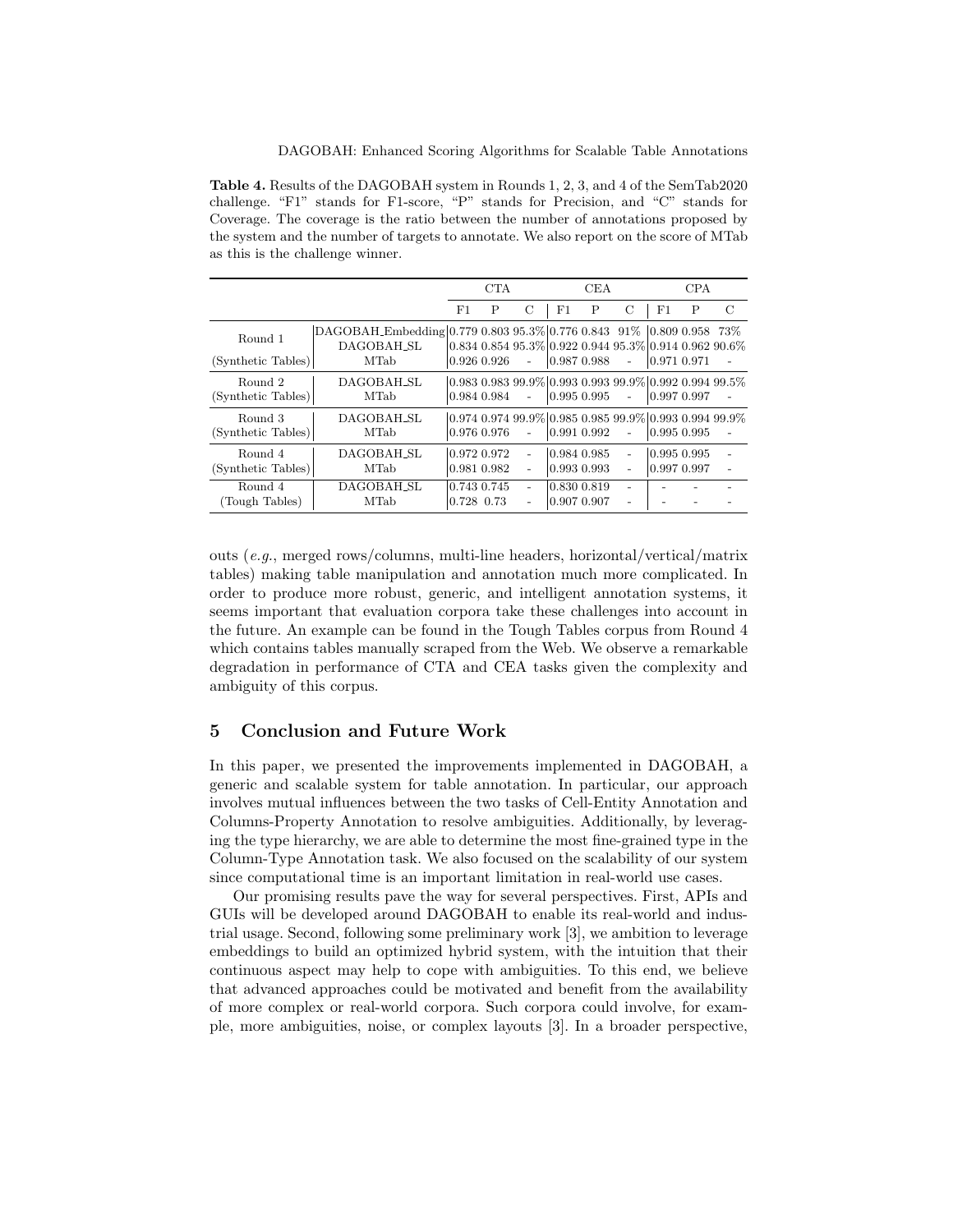such real-world corpora could go beyond the issue of matching tabular data with knowledge graphs to the detection and processing of emergent entities and relations.

# References

- 1. Bhagavatula, C.S., Noraset, T., Downey, D.: TabEL: Entity linking in web tables. In:  $14^{th}$  International Semantic Web Conference (ISWC). pp. 425–441 (2015)
- 2. Chabot, Y., Grohan, P., Le Calvez, G., Tarnec, C.: Dataforum: Data exchange, discovery and valorisation through semantics. In:  $19^{th}$  French Conference on Extraction et Gestion des Connaissances (EGC). Metz, France (2019)
- 3. Chabot, Y., Labb´e, T., Liu, J., Troncy, R.: DAGOBAH: An End-to-End Context-Free Tabular Data Semantic Annotation System. In: International Semantic Web Challenge on Tabular Data to Knowledge Graph Matching (SemTab). CEUR Workshop Proceedings, vol. 2553, pp. 41–48 (2019)
- 4. Chapman, A., Simperl, E., Koesten, L., Konstantinidis, G., Ibáñez, L.D., Kacprzak, E., Groth, P.: Dataset search: a survey. The VLDB Journal pp. 1–22 (2019)
- 5. Cremaschi, M., Avogadro, R., Chieregato, D.: MantisTable: an automatic approach for the Semantic Table Interpretation. In: International Semantic Web Challenge on Tabular Data to Knowledge Graph Matching (SemTab). CEUR Workshop Proceedings, vol. 2553 (2019)
- 6. Cutrona, V., Bianchi, F., Jiménez-Ruiz, E., Palmonari, M.: Tough tables: Carefully evaluating entity linking for tabular data. In: International Semantic Web Conference. pp. 328–343. Springer (2020)
- 7. Dong, X., Gabrilovich, E., Heitz, G., Horn, W., Lao, N., Murphy, K., Strohmann, T., Sun, S., Zhang, W.: Knowledge vault: a web-scale approach to probabilistic knowledge fusion. In:  $20^{th}$  ACM International Conference on Knowledge Discovery and Data Mining (KDD). pp. 601–610 (2014)
- 8. Efthymiou, V., Hassanzadeh, O., Rodriguez-Muro, M., Christophides, V.: Matching web tables with knowledge base entities: From entity lookups to entity embeddings. In:  $16^{th}$  International Semantic Web Conference (ISWC). pp. 260–277 (2017)
- 9. Fernandez, R.C., Mansour, E., Qahtan, A.A., Elmagarmid, A., Ilyas, I., Madden, S., Ouzzani, M., Stonebraker, M., Tang, N.: Seeping semantics: Linking datasets using word embeddings for data discovery. In:  $34<sup>th</sup>$  International Conference on Data Engineering (ICDE). pp. 989–1000 (2018)
- 10. Hassanzadeh, O., Efthymiou, V., Chen, J., Jimnez-Ruiz, E., Srinivas, K.: SemTab2019: Semantic Web Challenge on Tabular Data to Knowledge Graph Matching - Data Sets. Zenodo (2019), https://doi.org/10.5281/zenodo.3518539
- 11. Ibrahim, Y., Riedewald, M., Weikum, G.: Making sense of entities and quantities in Web tables. In: International Conference on Information and Knowledge Management (CIKM). pp. 1703–1712 (2016)
- 12. Jimnez-Ruiz, E., Hassanzadeh, O., Efthymiou, V., Chen, J., Srinivas, K.: SemTab 2019: Resources to Benchmark Tabular Data to Knowledge Graph Matching Systems. In:  $17^{th}$  European Semantic Web Conference (ESWC) (2020)
- 13. Kilias, T., Löser, A., Gers, F.A., Koopmanschap, R., Zhang, Y., Kersten, M.: Idel: In-database entity linking with neural embeddings. arXiv:1803.04884 (2018)
- 14. Lehmberg, O., Ritze, D., Meusel, R., Bizer, C.: A Large Public Corpus of Web Tables containing Time and Context Metadata. In:  $25^{th}$  International Conference Companion on World Wide Web (WWW Companion). pp. 75–76 (2016)